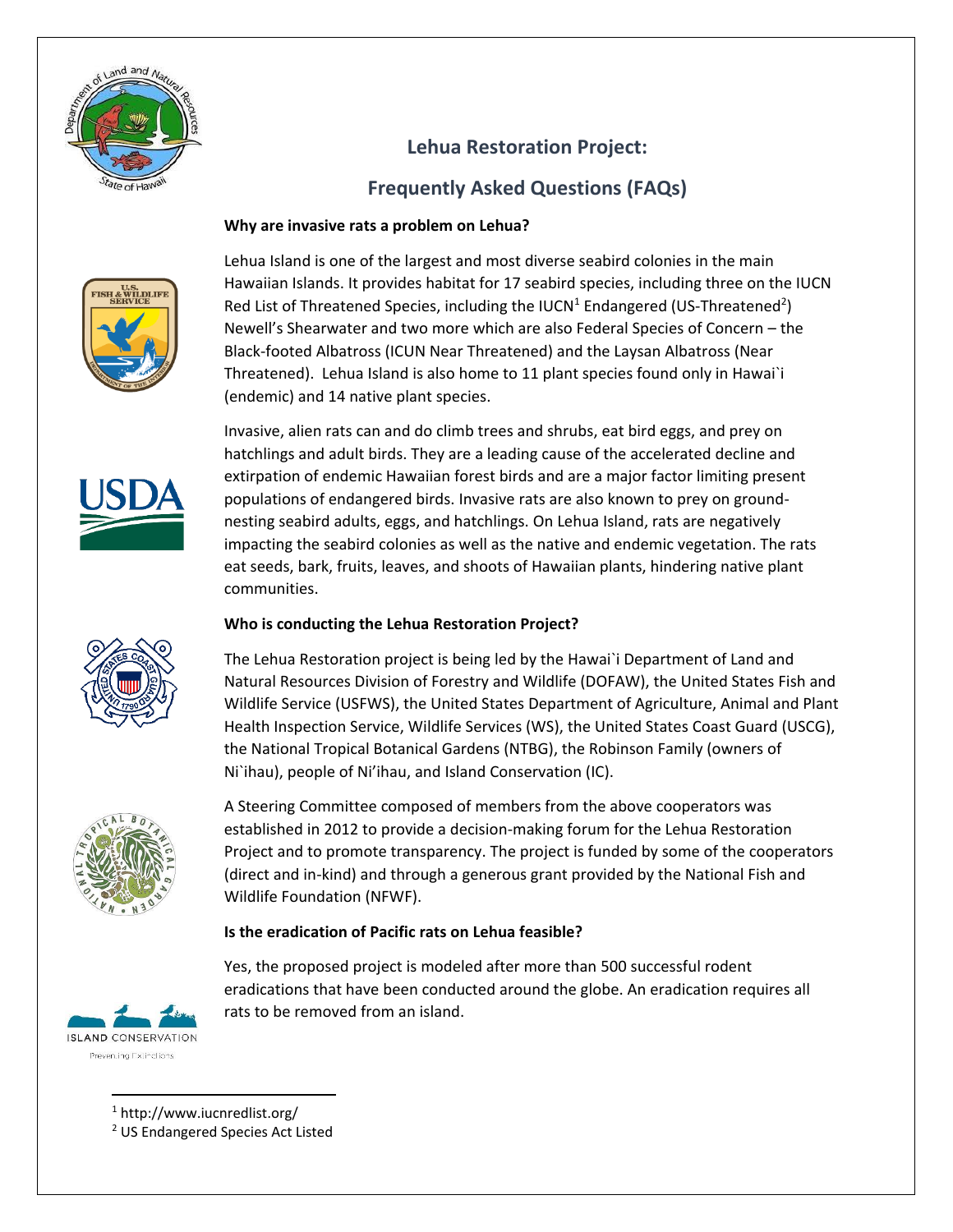Based on past experiences of rodent eradications around the world, the project's guiding principles include:

- 1. Placement of a bait containing a rodenticide into every potential territory on the island.
- 2. Minimize risks to non-target species wherever possible.
- 3. Ensure that all environmental compliance is completed, and the project is acceptable to the community.

#### **What type of rat biat are we considering?**

We are using bait that includes the rodenticide, diphacinone, a pesticides that is lethal to rodents, including rats. The vast majority of rodent eradications utilize the anticoagulant rodenticides The bait is formulated to consist of 99.995 percent of natural cereal grains and other human food grade items and are designed to attract rodents. The rodenticide is an extremely small percentage of the approximately 11 tons of bait that will be distributed on the island.

### **Why are rodenticides proposed to be used on Lehua?**

Rodenticides have been safely used in over 500 islands to successfully eradicate rodents. Rodenticides offer the best chance to completely eradicate Pacific rats from Lehua Island. Alternatives, such as traps, are ineffective on islands like Lehua. Except for very small islands, no rodent eradications have been successfully completed with traps or other mechanical means. Further, the steep slopes of Lehua make it impossible to safely deploy traps over the entire island.

### **Why will helicopters be used to apply the rodenticide bait?**

Lehua Island's steep cliffs and difficult terrain pose logistical challenges that make solely employed bait stations and/or hand application inappropriate. Bait cannot be delivered into every potential territory using a ground-based approach.

A ground-based eradication strategy would also require the implementation team to spend several months on Lehua. To hand-deliver the bait into every potential rat territory would require navigating the island's steep terrain, putting the safety of island restoration personnel at risk. By comparison, aerial broadcast of bait requires fewer personnel to be on the island, and overall poses fewer hazards for project personnel.

#### **When is the eradication going to take place?**

The timing of the eradication takes into account many factors, including the Pacific rats' biology, vegetation trends on Lehua, presence of non-target native species, and weather conditions. In order to minimize risks to non-target species while maximizing the probability of success, the ideal eradication window is during the summer months (July, August, and early September). The current target for this project is to commence in August 2017, pending receipt of all permits. A Final Environmental Assessment FEA was issued by the Department of Land and Natural Resources and the US Fish and Wildlife Service in July 2017.

#### **Has this been attempted before on Lehua?**

Yes, an attempt was made to eradicate rodents from Lehua in 2009. While the rodent population was substantially reduced, some rodents survived and repopulated the island. The operational plan used in 2009 differs from the one proposed for use in 2017. The FEA discusses the likely factors that contributed